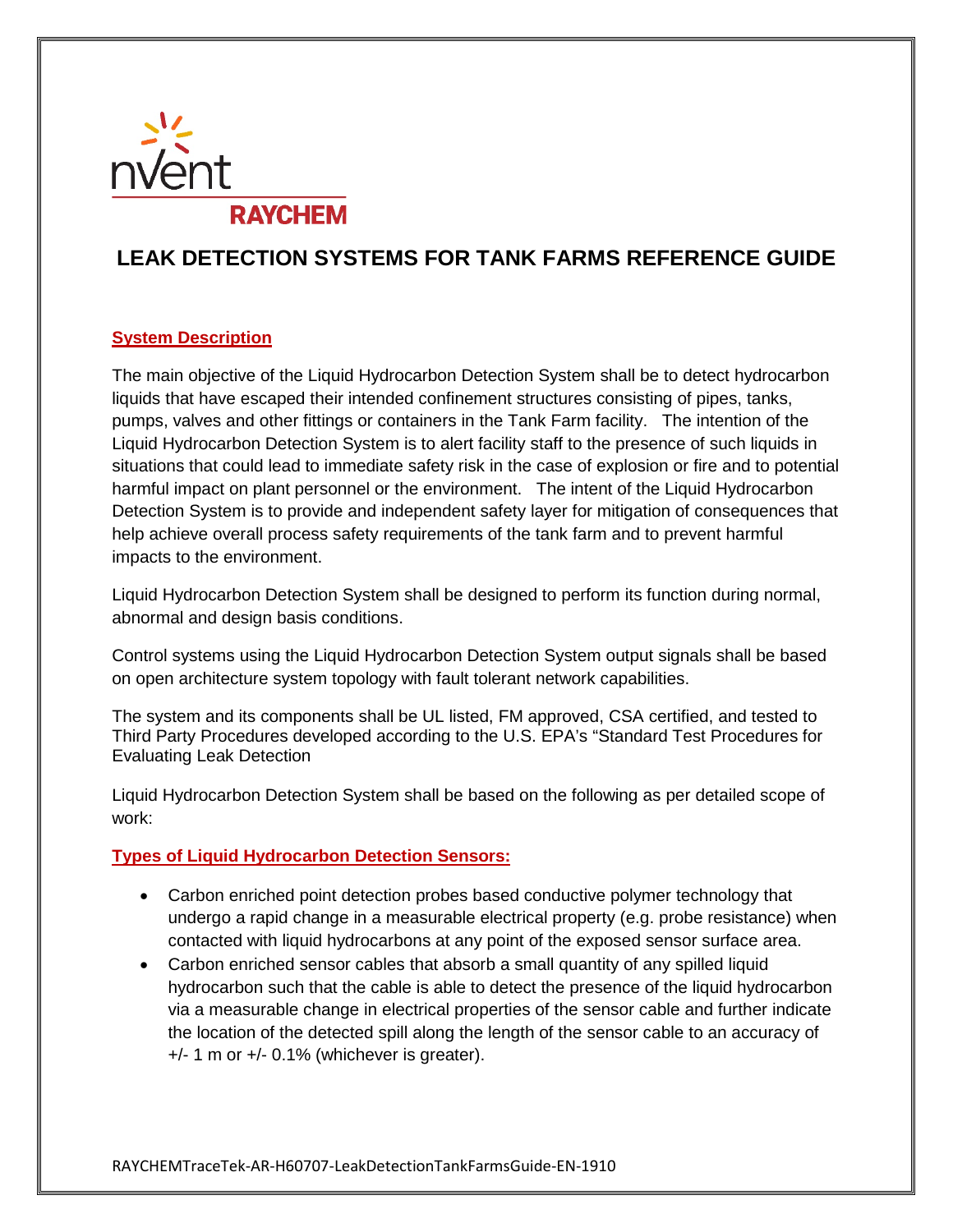#### **Control Systems and System Descriptions:**

In both the detection probe and sensor cable instance, the sensor device shall be energized and monitored with a Sensor Interface Module capable of providing the required excitation voltage, monitoring the status indicative electrical parameters of the sensor and transmitting the current status of the sensor and location of any detected spill or leak to the control room monitor panel and or host control system.

The energy levels used to energize and monitor the sensor probes or cable shall be within the limits of intrinsically safe operation such that the sensor devices may be installed in in Zone 0 Gas Group IIA (propane) or better.

The Sensor Interface Module shall locally determine the status of any connected sensor devices and interconnect wiring such that leak detection or damaged sensor or wiring shall be determined without ambiguity.

#### **Fuel Detection Probe for Tank Farm Area:**

The control system shall generate a liquid hydrocarbon detection alarm within 5 seconds when contacted by Naphtha, Gasoline, Jet Fuel, Diesel and liquid hydrocarbons of similar molecular weight and viscosity. Response time may be longer for heavy fuel oils or heavy crudes where extreme high viscosity and/or cold temperature prevent the oil from reaching the sensor surface.

The fuel detection probes shall be designed in a fail-safe manner such that loss of integrity of the sensor film due to abrasion, mechanical damage or breakage, shall indicate an alarm condition in the control room requiring staff to determine and correct the cause of the alarm including possible replacement of the sensor probe. The probe shall be designed such that it cannot falsely generate a "NORMAL" status when it is incapable of detecting a hydrocarbon leak or spill.

Multiple fuel probes monitored by the same Sensor Interface Module shall be permitted if the Sensor Interface Module is capable of identifying which of the connected probes is generation any leak detection alarm state.

Any loss of continuity of the interconnection wiring between the Sensor Interface Module and the Fuel Sensor Probe or wiring between probes in the case of multiple probe installations shall generate a cable break alarm at the Sensor Interface Module.

The system shall be capable of multiple leak detections and resetting using factory specified cleaning and reset procedures.

The fuel detection probe, Sensor Interface Module, interconnection wiring (including wireless or fiber optic telemetry system if used) and user alarm panel shall be capable of end-to-end periodic wet testing using a small amount of Naphtha brought into contact with any one of the fuel probes installed at the facility.

The probe should be FM approved.

RAYCHEMTraceTek-AR-H60707-LeakDetectionTankFarmsGuide-EN-1910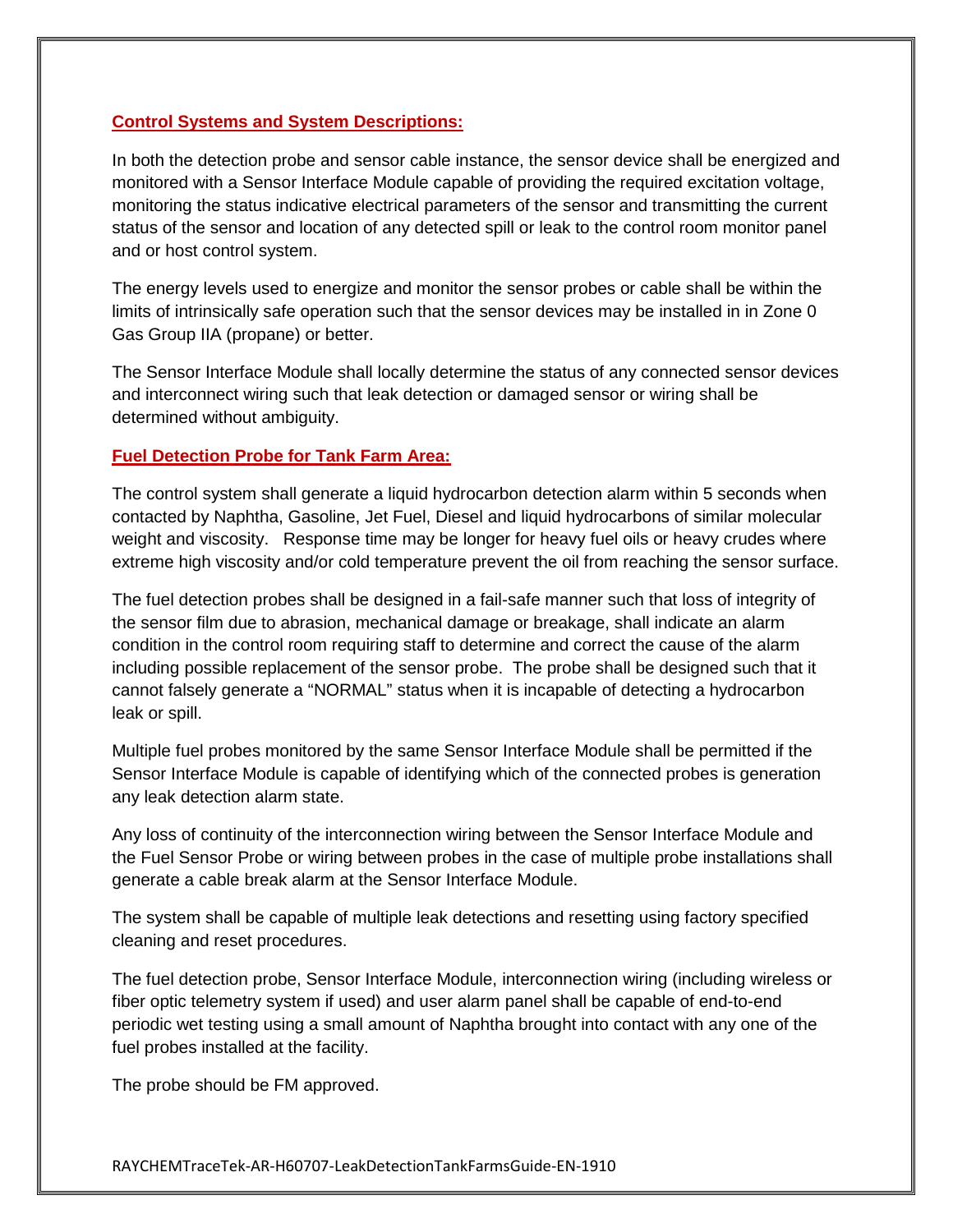#### **Fuel Detection Sensor Cable for the Fuel Farm:**

The control system shall generate a liquid hydrocarbon detection alarm with an average response time as described on the Vendor's product data sheet. Such response times will vary based on the molecular weight, viscosity, volatility, temperature and chemical compatibility of the spilled liquid hydrocarbon and the sensor cable.

The sensor cable shall be designed in such a way that all internal wiring is continuously monitored. Any breakage of an internal conductor or damage or disconnection of a connector or wiring between the sensor interface module and the sensor cable shall be immediately detected and reported to the control room as a "cable break" or "loop break".

The sheath of the sensing cable shall be made of conductive polymer which shall swell in the presence of hydrocarbon liquids thus creating a circuit between the sensing wires within the cable. The measure of change in resistance due to the circuit formation indicates the presence of leak and its location.

The sensor cable shall be equally sensitive to leak spill size at any point along its length and shall generate a leak detection alarm when exposed to no more than 10 ml of spilled fuel. Systems that require a larger spill as the distance from the Sensor Interface Modules or Control Panel are not acceptable.

The sensor cable and Sensor Interface Module shall be capable of determining the location of a detected leak or spill to +/- 1 meter along the length of the sensor cable.

The entire length of the cable shall be sensitive to liquid hydrocarbons such as crude oil products. Leak Detection cables shall be installed in perforated tubes buried under the Tank bottom plate. The perforated (PVC) conduits shall be supplied by Vendor and installed by an Engineering Procurement Installation and Commissioning (EPIC) contractor.

The sensing cables shall be capable of accommodating any number of branches using branching connectors. Jumper cable shall be available to interconnect sensing cables or to facilitate remote mounting of the Sensor Interface Module (SIM). Use of interconnect wiring to remotely mount the SIM shall not reduce the maximum amount of sensor cable the SIM can monitor.

Perforated conduits and pull boxes shall be supplied by same Vendor of leak detection system and shall be installed at fixed intervals (4 meters spacing at a depth of 300mm to 500mm) from the center of the tank bottom in both directions as recommended by the leak detection Vendor. Sensor cable shall be placed from edge to edge (of tank bottom circle). It shall be possible to cut sensor cable to length and terminate in the field.

Leader cable shall be provided with sensor cable connectors on one end, with the other end ready for Connection to the terminal blocks in a SIM by Vendor.

For installations outside the tank bottom plate non perforated conduits shall be used. It shall be possible to install cables using a pull box included in the Vendor scope of supply.

The sensors cable shall be only sensitive to liquid hydrocarbons and should not be sensitive to water and/or other solvents.

RAYCHEMTraceTek-AR-H60707-LeakDetectionTankFarmsGuide-EN-1910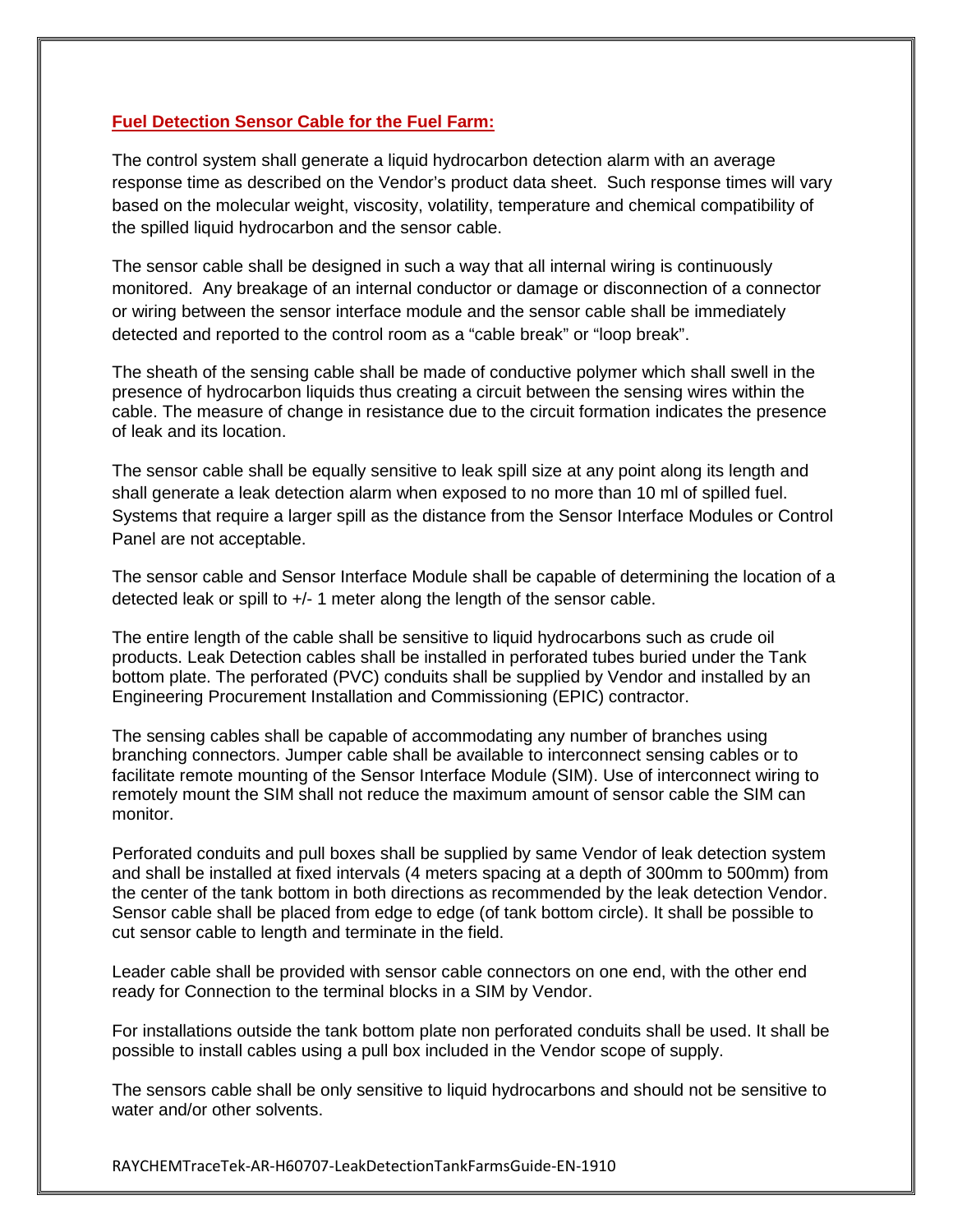Vendor shall provide the following details:

- 1. Technical and dimensional details of the sensor cable & conduit
- 2. Maximum sensor cable length the system can monitor
- 3. Junction box and cable gland details
- 4. Diameter and thickness of the pipe
- 5. Material of construction
- 6. Slots/holes requirement on pipe
- 7. Spacing and size of these holes
- 8. Space between two pipe
- 9. Arrangement/Layout scheme for pipes

The sensor cable system shall permit the use of non-sensing jumper cable such that the Sensor Interface Modules may be installed in a convenient junction box or panel while the sensor cable is located at a remote location near the vessel or pipe system to be monitored. The maximum permissible offset between Sensor Interface Modules and sensor cable shall be no less than 1000m although offset distance of much less than 1000m will be more typical.

All jumper cable wiring shall be monitored for circuit integrity, continuity and damage by the same method as used for the sensor cable itself. Any breakage or loss of continuity in the jumper cable shall generate a CABLE BREAK or LOOP BREAK alarm at the Sensor Interface Module and in the control room.

The sensing cable should be UL Listed.

# **Capabilities of the Sensor Interface Module:**

The Sensor Interface Modules shall provide the excitation voltage for the fuel probe or fuel sensor cable.

The Sensor Interface Module shall measure current flow to and from the sensor probe or sensor cable and use the information thus obtained to determine the status of the sensor, the presence of any leaked or spilled liquid hydrocarbons, the location of any spill or leak and the presence of any damage to the sensor or interconnecting wiring that would prevent the sensor from making a liquid hydrocarbon detection.

The Sensor Interface Module shall be a low voltage device with voltage requirement typically 12 Vdc, 24 Vdc or 24 Vac) and require less than 3 watts of total power to monitor up to 4 sensor probes and or up to 1000 meters of sensor cable. The 12 Vdc version shall be suitable for solar powered remote enclosures.

The output of the Senor Interface Modules shall be Modbus-RTU serial data delivered at an RS-485 two wire interface which would further be connected to FO converters for integration with the main control panel.

The Modbus data map shall be published by the system supplier such that  $3<sup>rd</sup>$  party system integrators may access and utilize the data produced by the Sensor Interface Module for customized MMI display and event logging.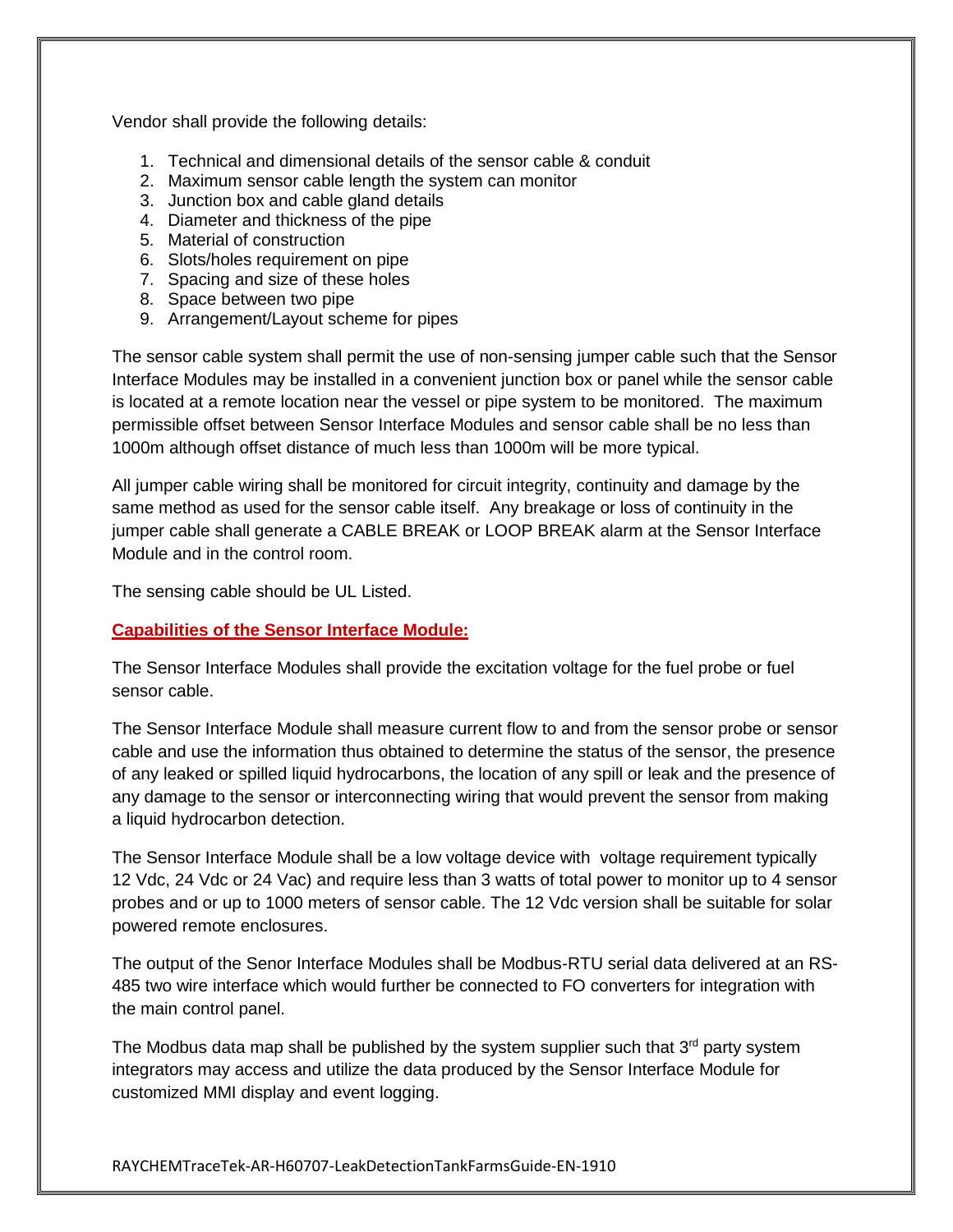The Sensor Interface Module shall also provide data to the Vendor supplied alarm panel as discussed in the following section.

The Sensor Interface Modules shall provide power, status and communications LEDs visible for field personnel involved with system commissioning, testing or trouble shooting.

The Sensor Interface Modules shall be compact and suitable for mounting on 35 mm DIN rail and require less than 100 mm of rail space per device.

#### **Capabilities of the Control Room Alarm Panel (Touch Screen Version):**

The Control Room Alarm Panel (Touch Screen Version) shall be capable of monitoring up to 250 Sensor Interface Modules.

The Control Room Alarm Panel (Touch Screen Version) shall display the current status of all monitored Sensor Interface Modules including NORMAL, LEAK DETECTED, CABLE BREAK, LOOP BREAK, COMM ALARM, and other diagnostic conditions requiring operator attention. The primary display shall be a full color, high resolution, 12-inch (diagonal measurement) touchscreen.

The Control Room Alarm Panel (Touch Screen Version) shall be capable of indicating the location of any detected leak (probe or sensor cable) on a graphic background selected by the facility staff. The background image can be a plan view of the facility, an aerial photograph, the photograph of a particular piece of equipment or any other image that is meaningful to the local staff. When a leak is detected, a flashing icon shall be superimposed at the appropriate location on the background image.

The Control Room Alarm Panel (Touch Screen Version) shall log no less than the last 5000 events and each event record shall contain:

- Date and Time of Occurrence
- Channel Number of Sensor Interface Making the leak detection or trouble report
- Type of Alarm
- Location of Leak detection (applicable for sensor cable or multi-probe circuits)
- Sequential Number
- (note Alarm Acknowledgement and Reset shall be logged as a separate event)

Events shall be sortable by channel number and event type.

The Control Room Alarm Panel (Touch Screen Version) shall maintain a complete data base for all currently monitored Sensor Interface Modules and Event History. Access to this data base shall be via Modbus RTU or Modbus ASCII. Modus registers shall be made available through an RS232/RS485 (field selectable) serial data port at data rate of 9600, 19200 or 38400 Baud Rate. This data base shall be in addition to the locally maintained current status Modbus Registers maintained at the individual Sensor Interface Modules.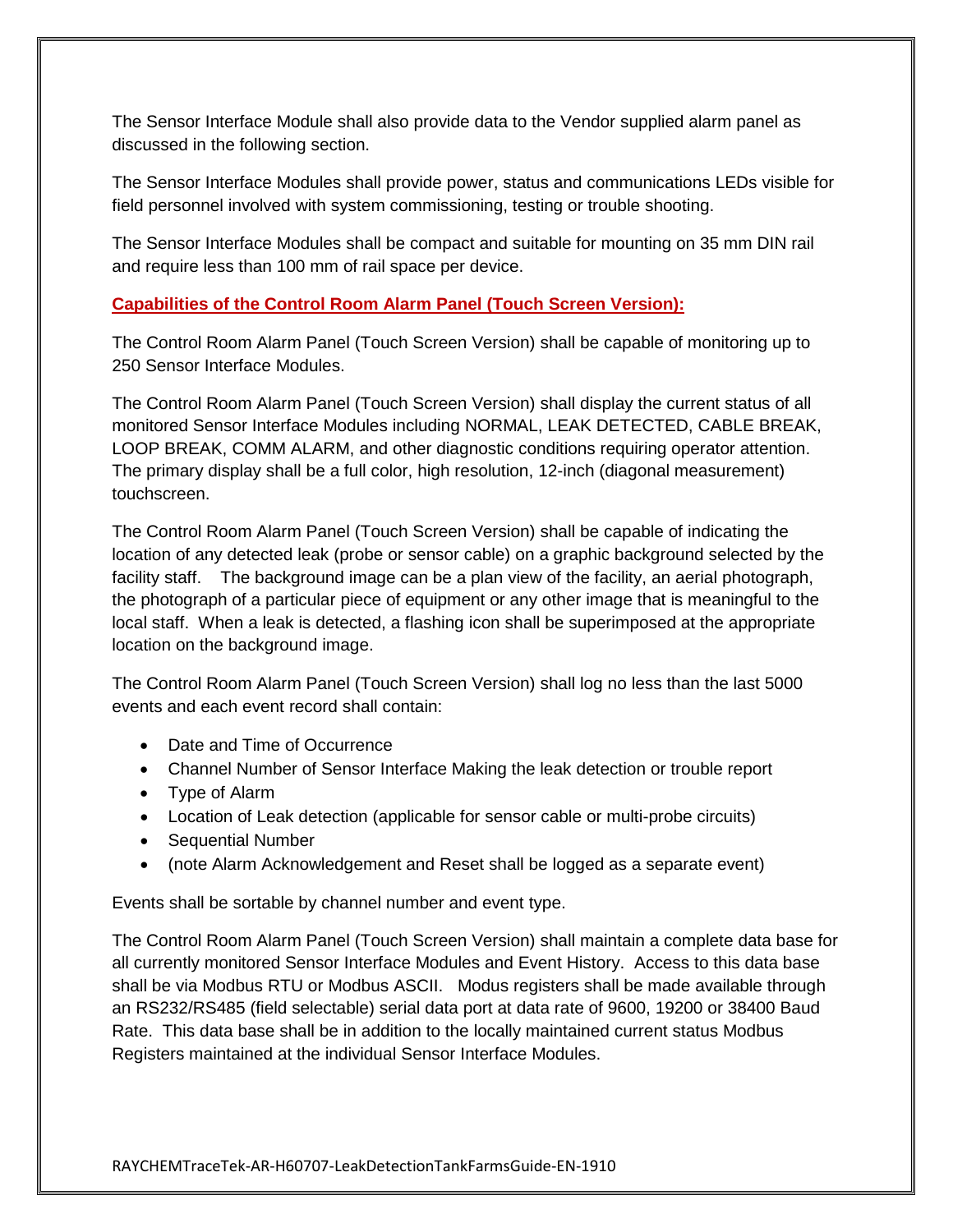Full access to the Touch Screen shall be available for remote viewing via VNC server (installed at the touchscreen) and remote viewing VNC client installed on staff or supervisor laptop computers. Access to the Control Room Alarm Panel (Touch Screen Version) for remote viewing shall be made via a standard Ethernet LAN cable.

The Control Room Alarm Panel (Touch Screen Version) shall be capable of alerting up to 10 remote users via email to any detected alarm for LEAK, TROUBLE or SERVICE NEEDED.

The Control Room Alarm Panel (Touch Screen Version) shall use the built-in touch screen panel for channel selection, access to detailed status information, set-up menus, event history viewing, etc.

The Control Room Alarm Panel (Touch Screen Version) shall be suited for controlled environment installations. The area where the Control Room Alarm Panel is mounted shall be classified as non-hazardous, maximum ambient temperature of 60°C, minimum ambient temperature of -20°C with humidity ranging from 10% to 95% non-condensing.

The Control Room Alarm Panel (Touch Screen Version) shall consume no more than 30W at 24 Vac 50/60.

The Control Room Alarm Panel (Touch Screen Version) shall listed by UL listed, CE certified and FCC approved or equivalent.

## **Technical Features:**

Other essential items, accessories, junction boxes, jumper cable, branch connectors, end terminations, leader cables shall be available from the supplier of the Liquid Hydrocarbon Detection System.

Liquid Hydrocarbon Detection System is required for continuous monitoring of leaked or spilled liquid hydrocarbons can occur from tanks, pipes, valves, pumps, and other fittings and containers and all components of the system shall be suitable for installation in airport premises.

Liquid Hydrocarbon Detection System shall detect petroleum based products such as naphtha, gasoline, jet fuel, diesel, fuel oil, crude oil and similar hydrocarbon fluids that remain in their liquid under ambient temperature and pressure. The system shall not detect water, salt water, condensation, mist, fog, snow melt or ground water. However layers of fuel or other hydrocarbon liquid floating on water shall be detected.

Sensor Interface Modules shall be powered by 12 VDC, 24 VDC, or 24 VAC; sensor probes and sensor cables shall be energized by the Sensor Interface Modules at intrinsically safe energy levels generally less than 65 VDC and current limited to less than 1 mA.

Sensor Probe Housing and Sensor Cable shall be suited for corrosive saline and high humidity environment.

All enclosures for electrical equipment shall be suitable for use in hazardous area as per facility hazardous area classification and Vendor shall submit valid test certificates issued by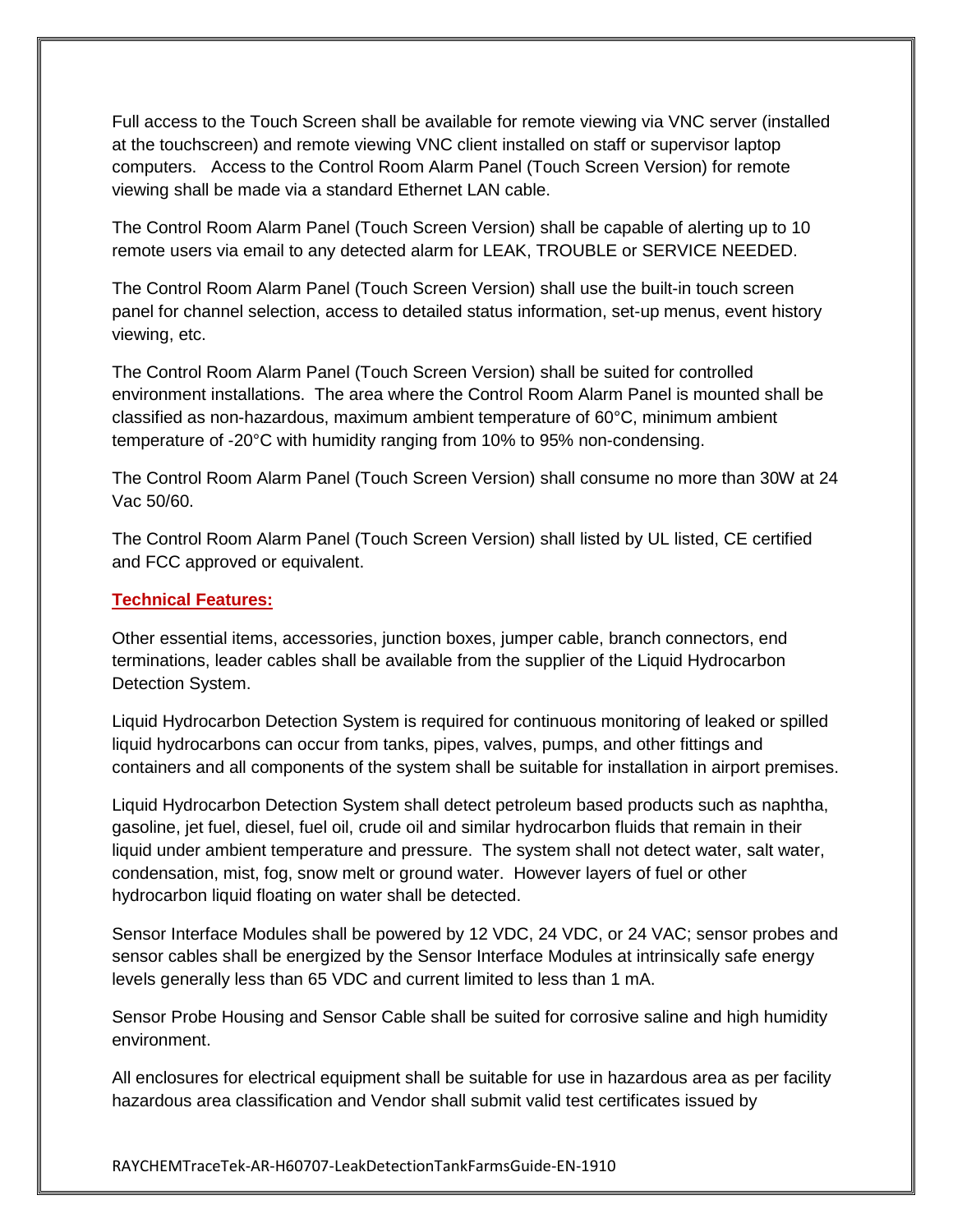CIMFR/PESOP. Flameproof enclosures which are manufactured outside India and certified by accredited international authorities shall also have approval of PESO, India.

Probe type liquid hydrocarbon detectors shall be SIL-2 certified from an accredited international certification agency.

No operational or start-up override switches are permissible.

All field mounted junction boxes or instrument enclosures shall be provided with a canopy or sunshade for protection against rain and intense solar radiation. Note that this requirement does not apply to the sensor probes or sensor cable itself, however in the case of the sensor cable a version specifically fabricated with built-in protection against high levels of solar radiation may be selected.

Although the Liquid Hydrocarbon Detection System may be interfaced directly to PLC/DCS control system at the Sensor Interface Module level, most installation will take advantage of a centrally located control room alarm panel. At no point in this specification is there any intention to prohibit or restrict the Liquid Hydrocarbon Detection System from utilizing a panel based, user interface providing that the system can be further interfaced to the facility PCL/DCS or SCADA monitoring system if desired.

## **Power Supply Requirements:**

- For control room panels: owner may designate his choice of 120/230 Vac 50/60 hz or 24 Vac 50/60 Hz or 24 Vdc. Typical control room alarm panel load is 30W or less.
- For field installed sensor interface modules: owner may opt for 12 Vd c/ 24 Vdc or 24 Vac 50/60 Hz options. Note the 12 Vdc option is suitable for solar powered remote panels where applicable Typical field panel load is 2.5 W per Sensor Interface Module and an additional 5 w for each RTU radio installed or 5 watts for a Fiber Optic Modem if installed.

Where applicable AC to DC power supply units shall be provided for each cabinet. It shall be ensured that the power supply units are redundant and failure of one shall not affect the operation of any co-located PLC system.

Vendor shall also include miniature circuit breaker (MCB) for AC supply to each power supply units and sub distributions within the systems. Bidder shall ensure that isolation facilities are provided for DC sub-systems so that maintenance work can be taken up during operation stage without causing any disturbance to other sub-systems and devices.

Power distribution network shall be designed in such a way that a single point failure shall not cause tripping of the total system. Each distribution point shall be provided with a separate MCB of power rating for isolation of the system.

Irrespective of above, Bidder shall indicate the earthing philosophy of their offered systems including field devices and include their offer including provision for earthing lugs, earthing cable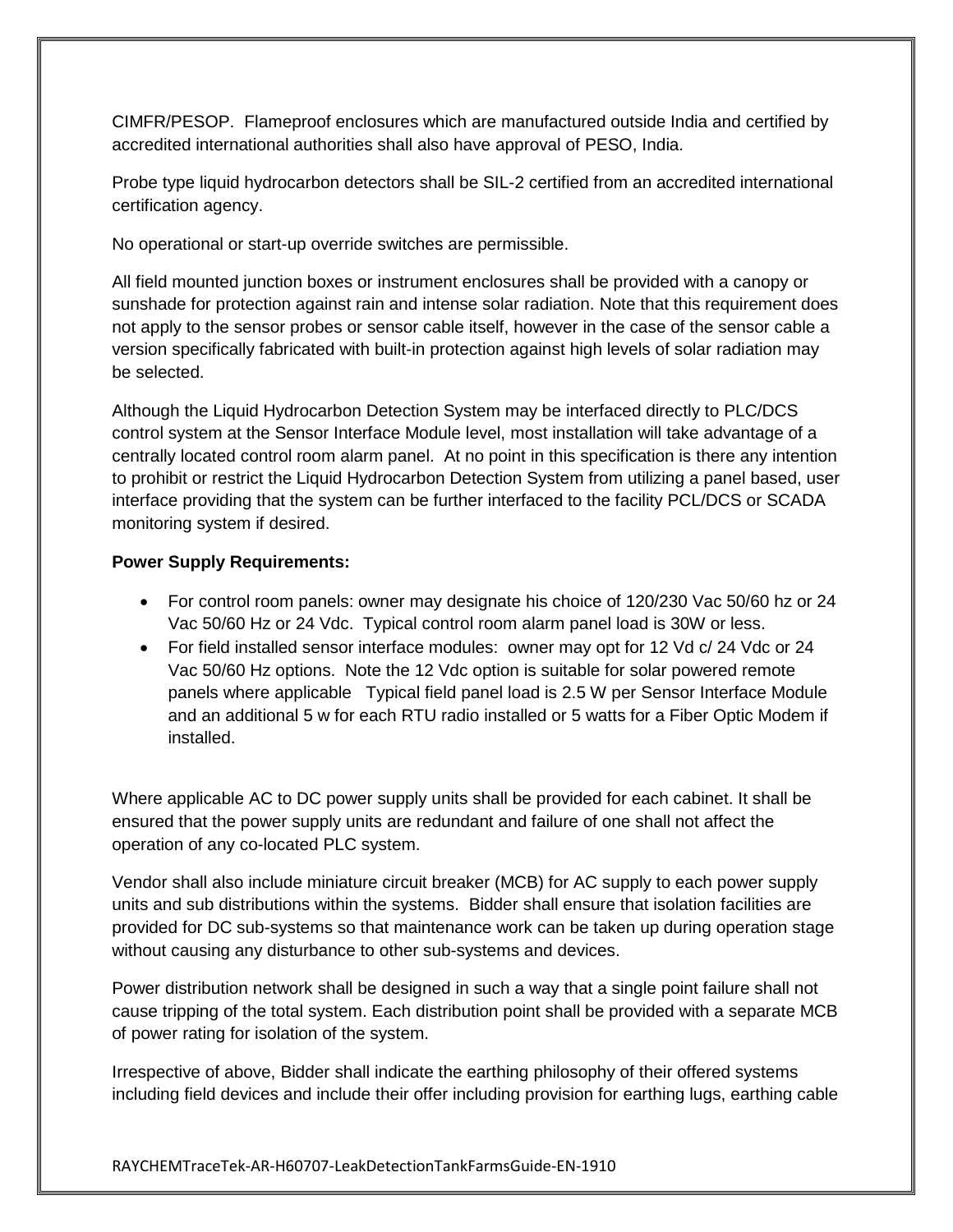etc. including final connectivity. Provisions of earth pits shall be under the owner's scope for which Bidder shall indicate the requirements.

## **Environmental Conditions for Sensor Elements:**

- For fuel sensor probe
	- o Operating Temperature Range -40°C to 85°C
	- o Relative Humidity Range: No restriction
- For the fuel sensor cables:
	- o Operating Temperature Range -20°C to 60°C
	- o Relative Humidity Range: No restriction

#### **Hazardous Area Classification for Sensor Elements:**

- For fuel sensor probe
	- o IS/ Class I Div 1 Groups A, B, C, D T4; Class I Zone 0 Ex iA IIC T4
	- o NI/ Class I Div 2 Groups A, B, C, D T4; Class I Zone 0 Ex iA IIC T4
	- o IEC 61508 safety Integrity Level -2
- For the fuel sensor cables:
	- $\circ$  Class I Div 1 Group A, B, C, D Zone 0 IIc when used in conjunction with Approved safety barrier.

# **Cabling Philosophy:**

Cabling between Sensor Interface Modules and liquid hydrocarbon fuel detection sensor cable or fuel detection sensor probes shall be:

- $\bullet$  4 x 22 AWG (0.33 mm<sup>2</sup>) or larger.
- Conductors shall be individually insulated with no less than 0.2 mm polyurethane , stranded copper, tin coated. Preferred color code for individual conductors shall be red, green, yellow, black.
- Outer jacket of cable shall be black matte finish, polyurethane, with overall diameter of 5.6 mm (+0.5 mm/ -0.5 mm).

This description / specification shall be considered to minimum conditions acceptable to operate the Liquid Hydrocarbon Leak Detection System as an intrinsically safe system in a hazardous area. Local facility regulations and standard wiring practices may supersede these requirements for heavy outer jacket, armor, etc. Conductor size of individual conductors may be increased to 0.85 mm<sup>2</sup>.

Cabling between Sensor Interface Modules and Control Room Alarm Panel shall not exceed 1200 m without provision for additional amplification (or alternative telemetry methods such as wireless or fiber optic). Where twisted pair copper wire is used for telemetry between Sensor Interface Modules, RS-485 wiring standards shall be used. Generally, the RS-485 standards limit the maximum range to 1200m where wire size is 0.33 mm2 and baud rates are up to 115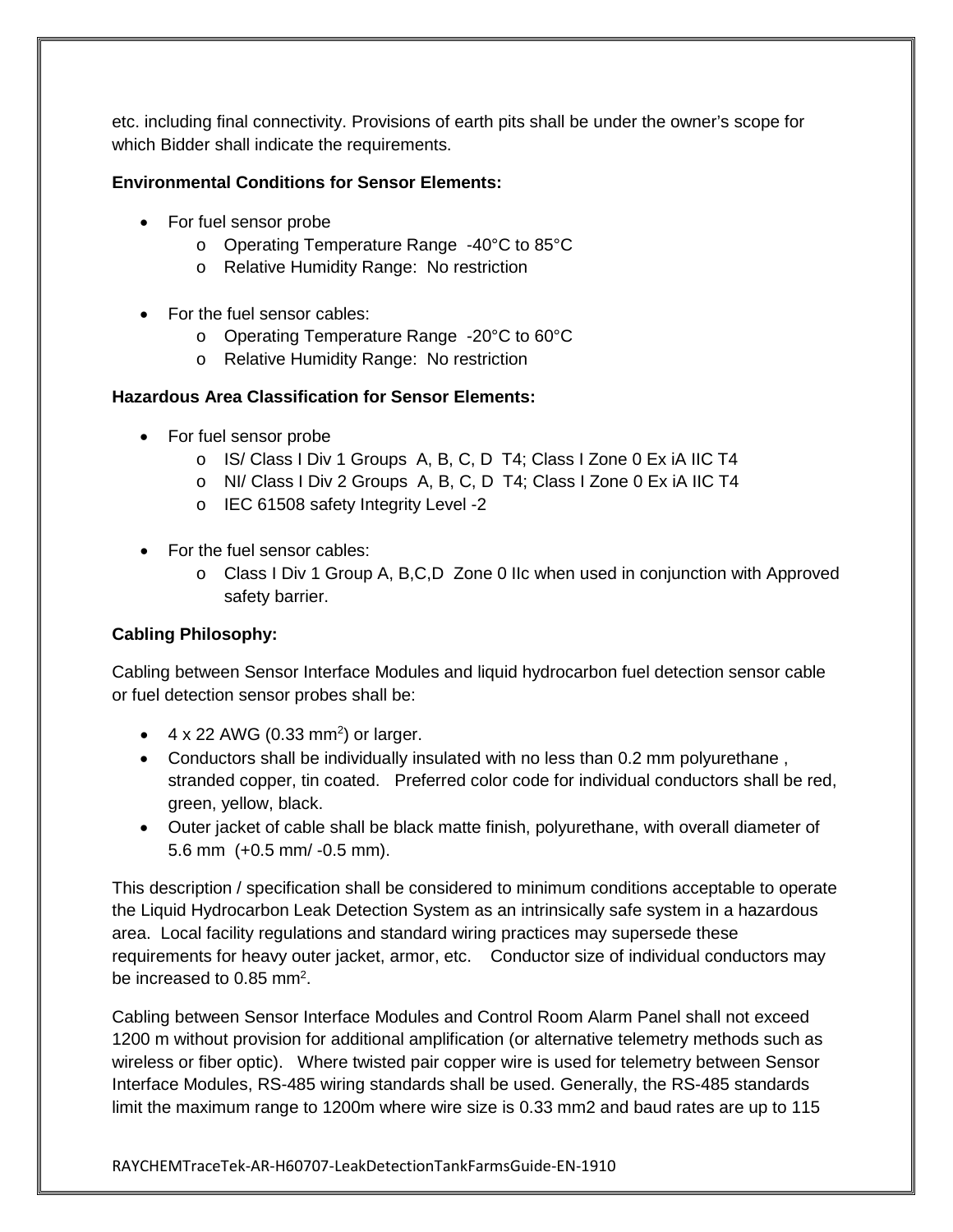kilo-baud. However, Vendor may make exceptions to the range limit when larger conductors are used and/or baud rate is reduced.

Power distribution wiring shall be determined by the installation site such that all field mounted Sensor Interface Modules, RTU radios (if installed) and Fiber Optic Modems (if installed) are supplied with no less than their required minimum operating voltage at the maximum electrical load condition. Power may be distributed from the control room, from remote power distribution panels or may be obtained via solar panels / storage batteries. The installer or project engineer shall perform a voltage drop calculation to assure that the power distribution system provides the required voltage and current at maximum load conditions.

Power distribution network shall be designed in such a way that single point failure shall not cause tripping of the total system. Each distribution point shall be provided with a separate MCB of power rating suitable for isolation of the system.

All above ground cable shall be laid in galvanized metallic cable trays. Underground cables shall be laid in armored HDPE conduits as per ASTM F2160.

All cables inside the control room shall be properly dressed and routed in GI perforated trays under false flooring which shall be supplied and installed by the Vendor. Trays shall have the capacity to lay the cable in a single layer with 20% spare capacity for future use. (Note that in retro-fit installation the power and telemetry cable associated with Liquid Hydrocarbon Leak Detection System may take advantage of existing spare capacity from other low voltage and telemetry system. ) Telemetry pairs and operating power to remote Sensor Interface Module panels may share the same route and trays except where Intrinsic Safe wiring practices specifically prohibit co-routing of telemetry, power and IS circuits. In most cases, the cabling between the control room and the Sensor Interface module (both power distribution and telemetry) will not be intrinsically safe. However the cabling between the Sensor Interface Modules and the Hydrocarbon Sensor Cable or Probe, will be intrinsically safe and require the standard circuit segregation practices associated with IS wiring.

Junction boxes in hazardous areas shall be certified flameproof.

Junction boxes shall be weather proof to IP65/67.

Each JB shall be provided with at least two multi-core entries with all entries but one plugged with waterproof and flame proof plugs.

All cable glands shall be provided with PVC shrouds to prevent ingress of moisture and rainwater.

Junction boxes in the field as well as in control room shall be provided with sufficient number of terminals to terminate all pairs of multi-core cable and shield of individual pairs where applicable. Generally for cabling between control room and remote Sensor Interface Panels, there will be one pair for power distribution and one shielded pair for RS485 telemetry. Frequently both power and telemetry pair will be part of the same multi-pair cable. For cabling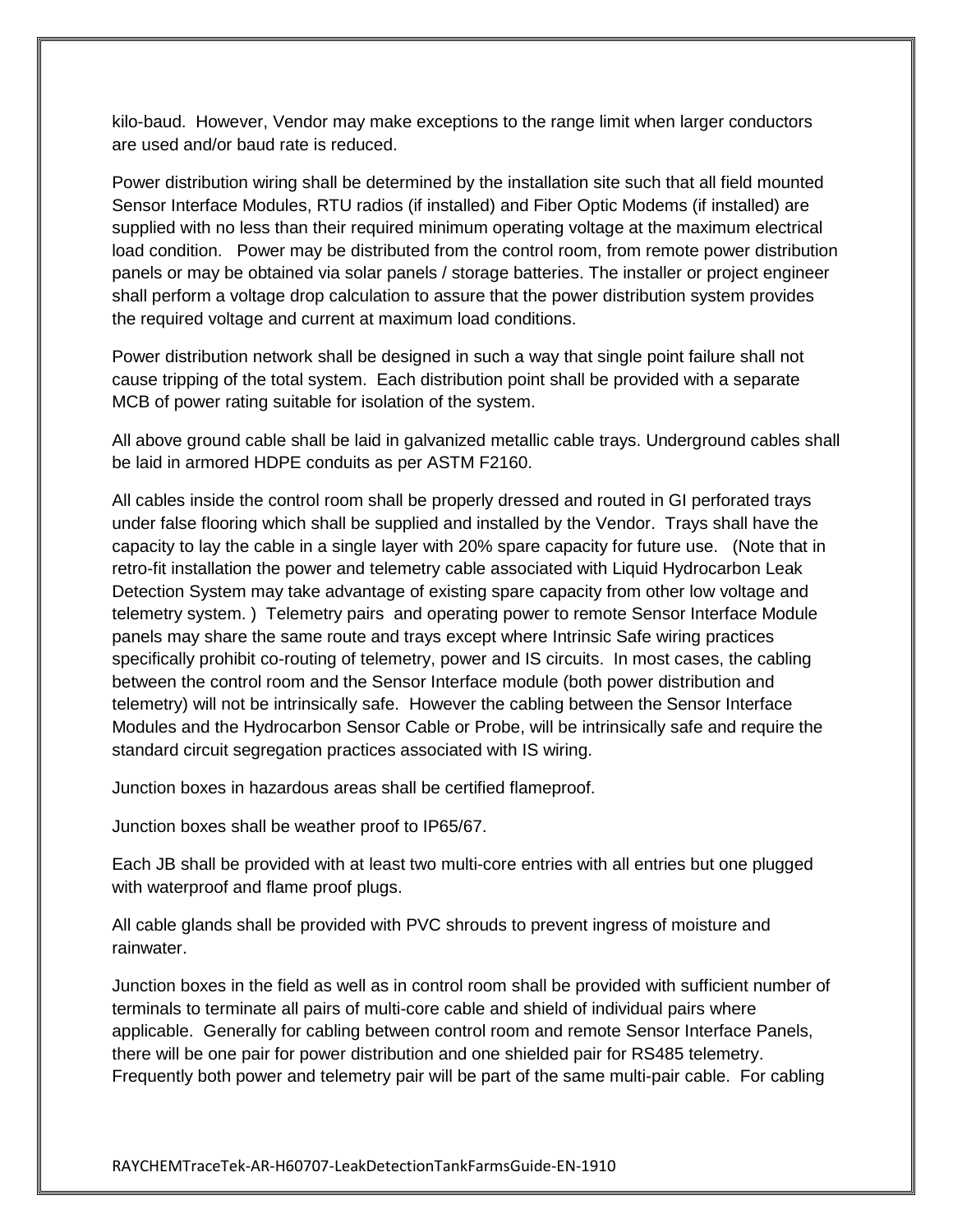between the Sensor Interface Modules and the sensor cable or sensor probe, there are typically four conductors arranged as an un-shielded quad.

## **Cable Glands:**

All cable glands shall be double compression type, nickel-plated and weather proof and flame proof suitable for installation in an area classification of IEC Zone I Gas Group IIC. The cable glands shall be provided with PVC hood. Cable glands shall be suitable for the cable dimensions with a +/- 2 mm tolerance. The plugs and adaptors shall also be weather proof, flameproof, and suitable for installation in of IEC Zone I Gas Group IIC.

## **Audio-Visual Alarm:**

Acoustic and visual alarms shall be automatically activated from the Liquid Hydrocarbon Leak Detection System Control Room Alarm Panel.

On receipt of a leak detection signal from Sensor Interface Modules, the control room panel shall sound, alarm, and indicate leak detection by means of a built-in buzzer, LED status lights and alphanumeric message. Depending on the noise level in the control room, many user may choose to supplement the built-in acoustic and visual indications with louder alarm buzzers and extra lights or beacons. The Vendor shall make such equipment available as part of the standard offering and control room alarm panels shall provide relays that actuate on leak detection with contact ratings suitable to operate such external horn and/or light-beacon.

## **Portable Sensor Monitoring Devices:**

The Vendor shall make available, hand held, battery powered devices that may be directly connected to Liquid Hydro Carbon Leak Detection Cable or Liquid Hydrocarbon Leak Detection Probe on a temporary basis. Such hand held equipment, shall have the capability to report the status of the locally connected sensor, indicate the location of any detected leak and generally assist facility staff in the verification and localization of any reported leak detection. Hand held units shall be battery powered and be fitted with adapters as necessary to connect to any installed Liquid Hydrocarbon Leak Detection sensor.

#### **Spares:**

Bidder shall quote any required or recommended construction or commissioning spares and shall quote estimated operational spares for a minimum of 2 years or longer as the project manager shall require.

#### **Special Tools:**

Bidder shall quote any required or recommended special tools required for installation, commissioning, service and maintenance including hand held Portable Sensor Monitoring Devices as needed for installation, start-up and a minimum of 2 years operation (or longer as the project manager shall require.)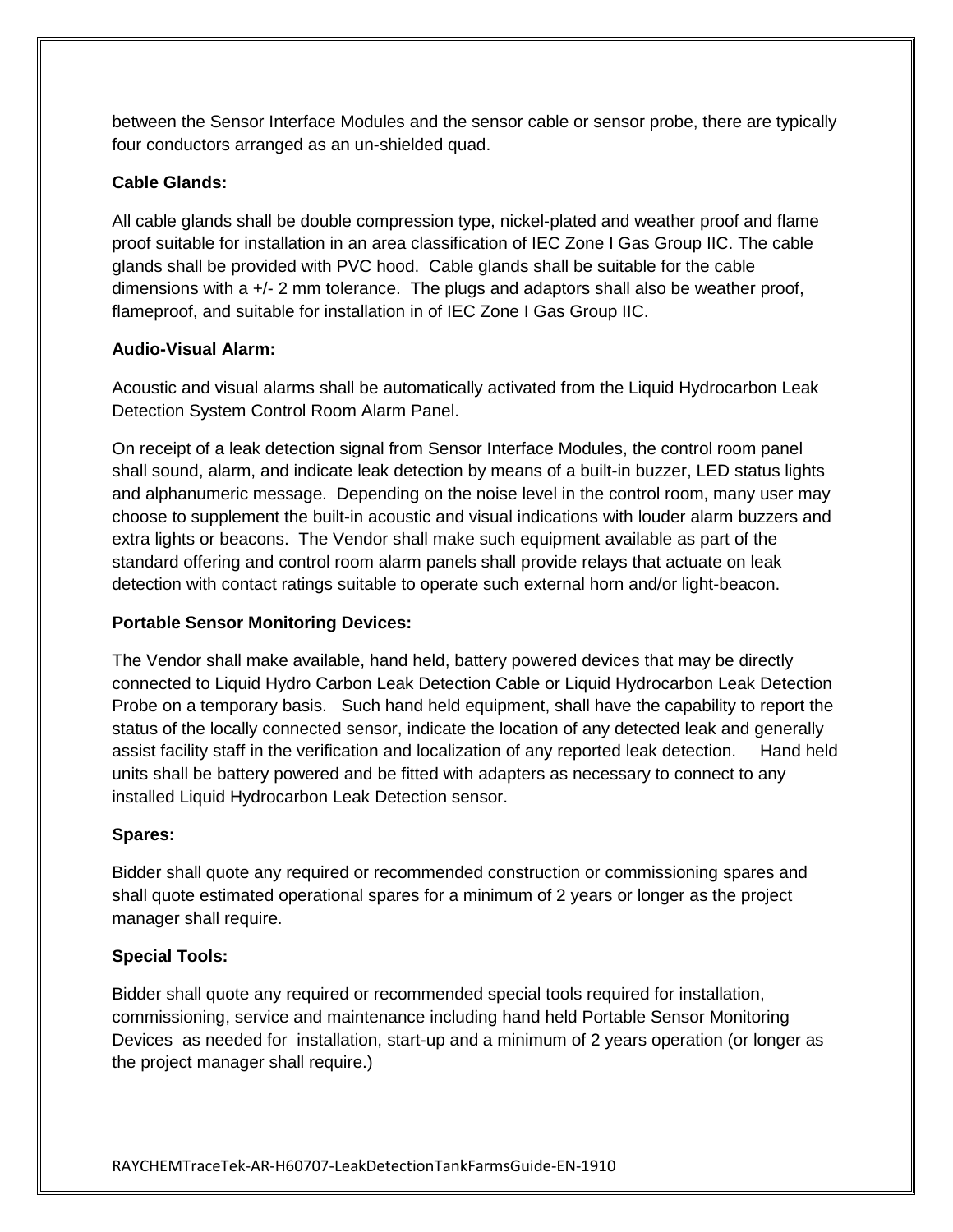#### **Vendor's Scope of Supply and Works**

The Vendor shall be responsible for:

Supply of all components of the Liquid Hydrocarbon Leak Detection System including but not limited to all cable and probe type sensors, inter-connect signal, power and telemetry cabling, specialized slotted PVC conduit used for buried sensor cable, pull boxes, pull rope, specialized PVC conduit fittings, field panels for installation of Sensor Interface Modules which may include solar power systems, control room panels, junction boxes , radios, fiber optic modems, special tools, hand held test instruments, etc.

The Vendor shall additionally offer detailed engineering services to design and specific sensor placement, cabling, field panel placement, etc. Use of such engineering service shall be at the option of the project manager. Vendor shall offer a quote for engineering services at the time of tender.

The Vendor shall additionally offer installation and commissioning services or supervision thereof at the option of the project manager. Vendor shall offer a quote for installation and commissioning services or supervision thereof at the time of tender.

The Vendor shall offer complete preparation of drawings, documents, specifications, installation procedures, commission procedures, operation procedures, trouble shooting, repair and maintenance procedures, factory test certification and other documents as may be required by the project manager. Vendor shall offer a quote for documentation services at the time of tender.

The Vendor shall offer training of buyers personnel on commissioning procedure, operating procedure, trouble shooting and maintenance of the system including necessary steps to reset, or replace sensor cable and probes that have been exposed to leaked or spilled liquid hydrocarbons. Vendor shall offer a quote for training services at the time of tender.

#### **Inspection, Testing and Commissioning:**

#### *Inspection Testing Plan*

Vendor shall submit their own testing, installation, commissioning and acceptance procedures including purpose of test, test definition of input, procedure, results, expected and acceptance criteria. Such submittal shall be made to the project manager at a reasonable time after award of contract.

For software, submittal shall include software qualification reports current to the latest revision.

All normal quality control testing shall be conducted as per normal production process and Vendor shall make results of such production quality testing available to the buyer on request.

Vendor shall submit its Quality Manual or similar global document and copies of ISO 9001 certification.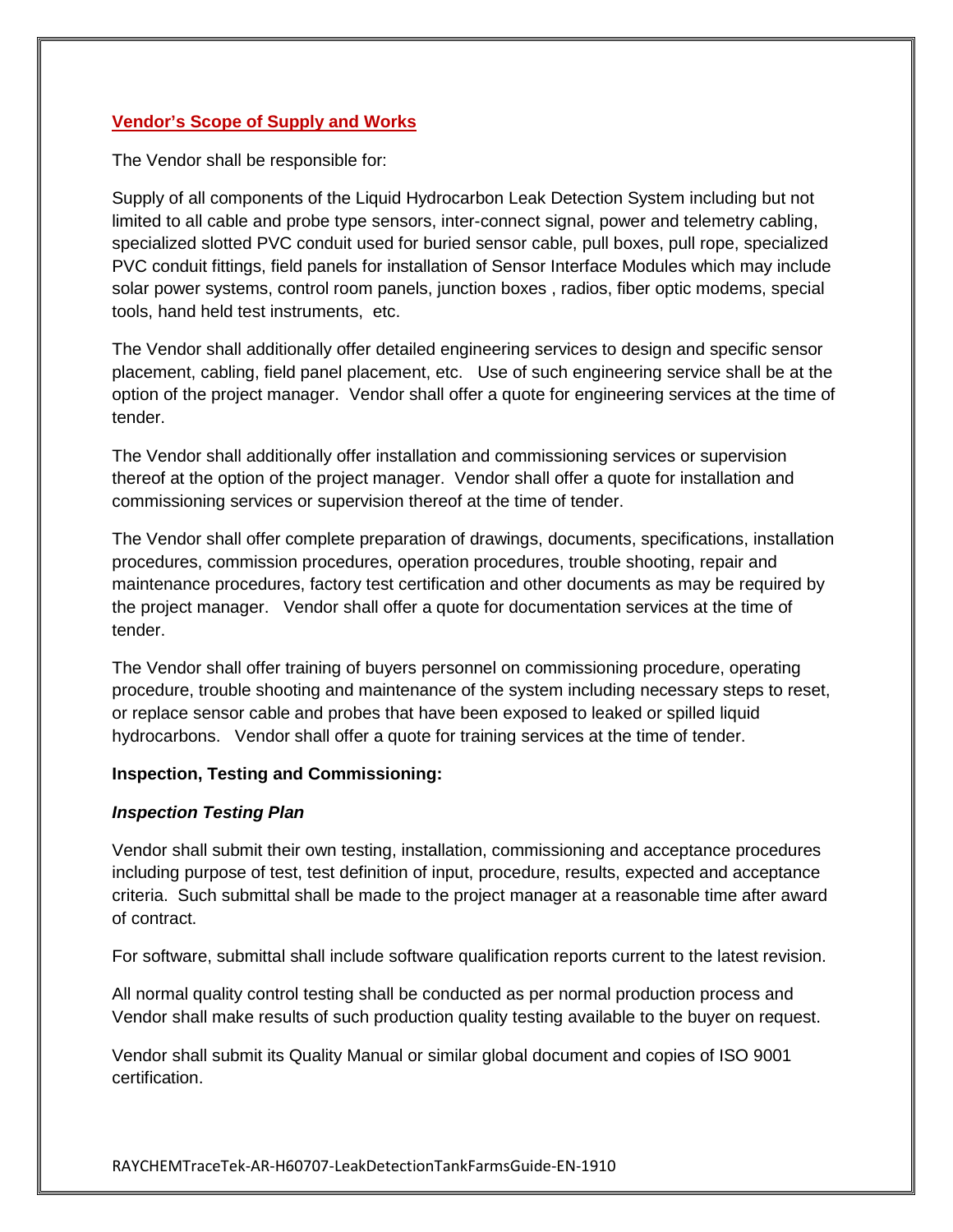# *Factory Acceptance Testing (FAT)*

Vendor shall arrange to host a visit by the Owner's representative / Third Party Inspection (TPI) Agency selected by the owner. The expenses and fee charged by the representative or owner's agent shall be borne by the owner. The cost of performing the tests and expenses associated with hosting the inspectors visit (including staff time of the Vendor factory personnel) shall be borne by the Vendor.

Vendor shall propose a procedure for the FAT visit within a reasonable time after award of contract and sufficiently in advance of any scheduled visit to allow for procedure review by the owner.

During the FAT visit the Vendor shall make all materials for available visual inspection. A representative sub-set of equipment and sensor may be temporarily assembled into a working system to demonstrate operation if requested in advance of the visit. Typically, the FAT inspector will sight and count boxed sensors and equipment and open a small random sample. A representative probe type senor may be exposed to liquid hydrocarbon if requested, but due to the one-use nature of the cable type sensors, QC records are used in lieu of wet testing.

No material or equipment shall be transported until all required tests have been successfully complete and the material/equipment have been certified "Ready for Shipment" by the Owner /TPI. Such certification shall be supplied within 3 working days of a successful inspection.

Vendor shall notify owner of planned readiness for inspection at least 2 weeks prior to preferred FAT date.

Owner/TPI shall have the right to request additional tests or procedures beyond those outlined in the agreed procedure (section 7.2.2), however materials consumed for additional testing and staff time in excess of the planned visit day, will be reimbursed by the owner at the prevailing rate for engineering services and cost of products consumed.

Owner shall have the right to waive FAT inspection in its entirety or inspect a representative shipment in large projects involving multiple releases.

# **Installation, Testing and Commissioning:**

Vendor shall install and commission the components of the Liquid Hydrocarbon Leak Detection System or supervise the performance thereof if contracted to do so.

Before installation or commissioning, Vendor and project manager will thoroughly check all equipment for completeness and "ready for installation" site conditions.

For projects involving coordination of multiple trades or contractors the project manager shall be responsible for coordination and scheduling of work that must be complete prior to installation and/or commission of the Liquid Hydrocarbon Leak Detection System. The owner/project manager shall be responsible for costs associated with premature mobilization of the Liquid Hydrocarbon Leak Detection System Vendor. If the necessary site work has not been completed or essential elements such as power distribution , fiber optic cable by others, has not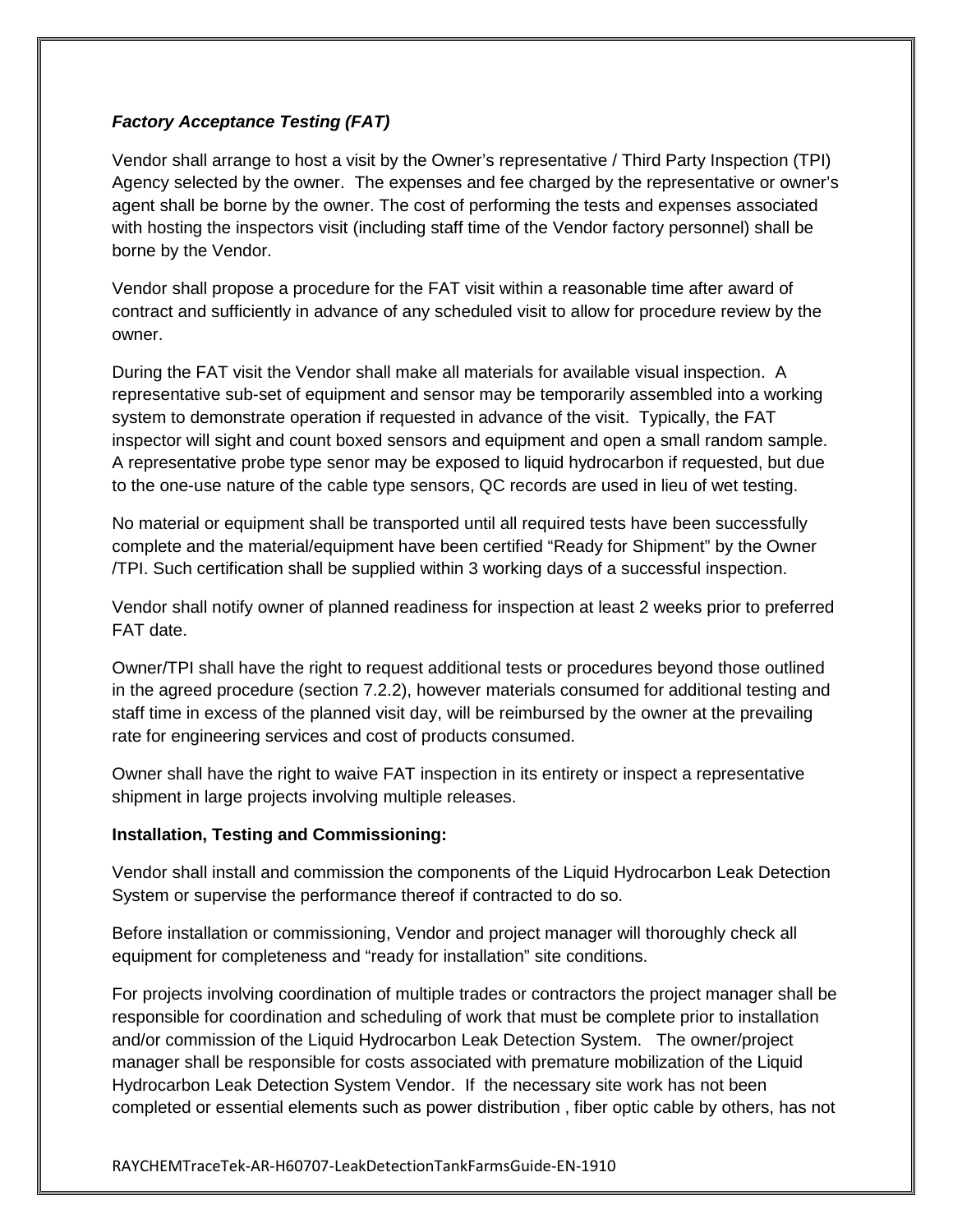been completed when the Liquid Hydrocarbon Leak Detection System Vendor is requested to be on site, then the owner shall be responsible for time and expenses associated with keeping the Vendor's crew on standby.

#### **Site Acceptance Testing:**

Owner shall provisionally take over the system after satisfactory completion of functional performance testing. System acceptance testing shall commence on the completion of the entire system or designated sub-systems should the owner so desire.

Functional testing shall include:

- Verification of hardware as per Bill of Material
- Visual and mechanical check of workmanship, identification, ferruling, nameplates, etc.
- System configuration as per approved set-up documents
- Demonstration of diagnostics
- Simulation of leak events using "pinch test" for cable type sensors and naphtha dip test for probe type sensors
- Verification that a system map has been prepared and posted (draft form is acceptable if final version is still in preparation.

Any necessary replacement of failed equipment shall be made by the Vendor if defect is determined to be caused by faulty materials or factory workmanship.

Any necessary corrections to installation, equipment damage due to improper installation shall be corrected or replaced by the party responsible for the installation which may be the system Vendor or an installer under contract to the owner.

Any failure during Site Acceptance Testing shall be deemed a failure for the sub-system under test and a complete test for the impacted sub-system shall be repeated from the beginning. A failure in one sub-system shall not constitute grounds for repeating the Site Acceptance Testing for all sub-systems unless there is reasonable cause to link failure modes across more than one sub-system.

Upon completion of satisfactory Site Acceptance Testing, the owner or his representative shall provide written acceptance of the system as being in compliance with the design and delivered in working order.

# **Final Acceptance Testing:**

Owner will take over the system from the Vendor after trouble free uninterrupted operation of the complete system for 15 days from the date of completion of the Site Acceptance Test. (Note detection of a Liquid Hydrocarbon Leak during this 15 day period shall not constitute grounds for non-acceptance).

Final Acceptance Testing shall start over at day one if the 15 day period is interrupted by a system failure.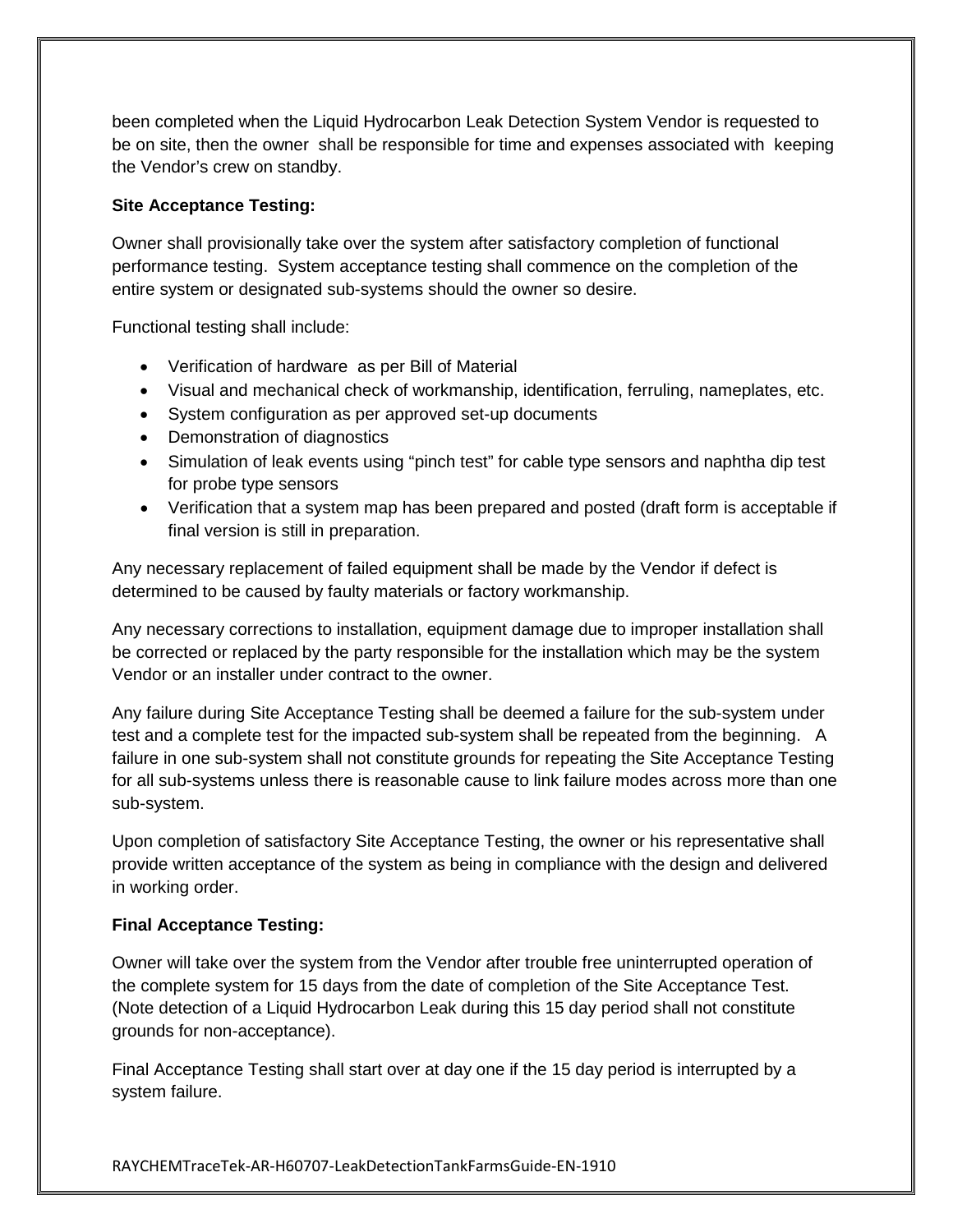The warranty period will commence at the completion of the Final Acceptance Test

## **Training:**

Vendor shall impart training to the site personnel for theory, routine operation, preventive maintenance, trouble shooting and leak response for the Liquid Hydrocarbon Leak Detection System.

The training shall be imparted at the owner's site for a minimum of two days immediately after the commissioning and may be scheduled to coincide with the Site Acceptance Testing. Owner may designate up t0 15 people to receive such training and shall make space and facilities available for the training.

The Vendor shall quote the cost for the above basic training and any additional training requested by the owner at the time of tender.

Owner may choose to waive training if similar equipment manufactured by the same Vendor is already installed and being maintained by plant personnel

#### **Warranty:**

Vendor shall offer a parts replacement warranty for any defects arising from material failure or factory workmanship.

Vendor shall not be held responsible for the cost associated with removal or replacement of failed equipment, cost to return equipment to the Vendor factory for evaluation or consequential damages or business disruption attributed to failure of the equipment.

The period of the limited warranty shall be:

a) 24 months from the date of shipment or 18 months from the date of Final Acceptance Test (whichever occurs first)

b) An extended 60 month warranty from date of Final Acceptance Test shall be made available for additional 15% premium on the cost of purchase parts.

Vendor shall maintain a reasonable inventory of spare parts in country or at a suitable location such that replacement parts can be provided to the site within 2 weeks of notification of part failure from the owner.

# **Post Warranty Maintenance:**

The Vendor/Bidder shall submit annual post-warranty maintenance proposal at the time of the bid which shall be as follows:

a) The proposal shall include separate price items and at the owners' request, the Vendor shall provide comprehensive maintenance including supply of spares including supply of spares for the period of three years after the expiry of the warranty period.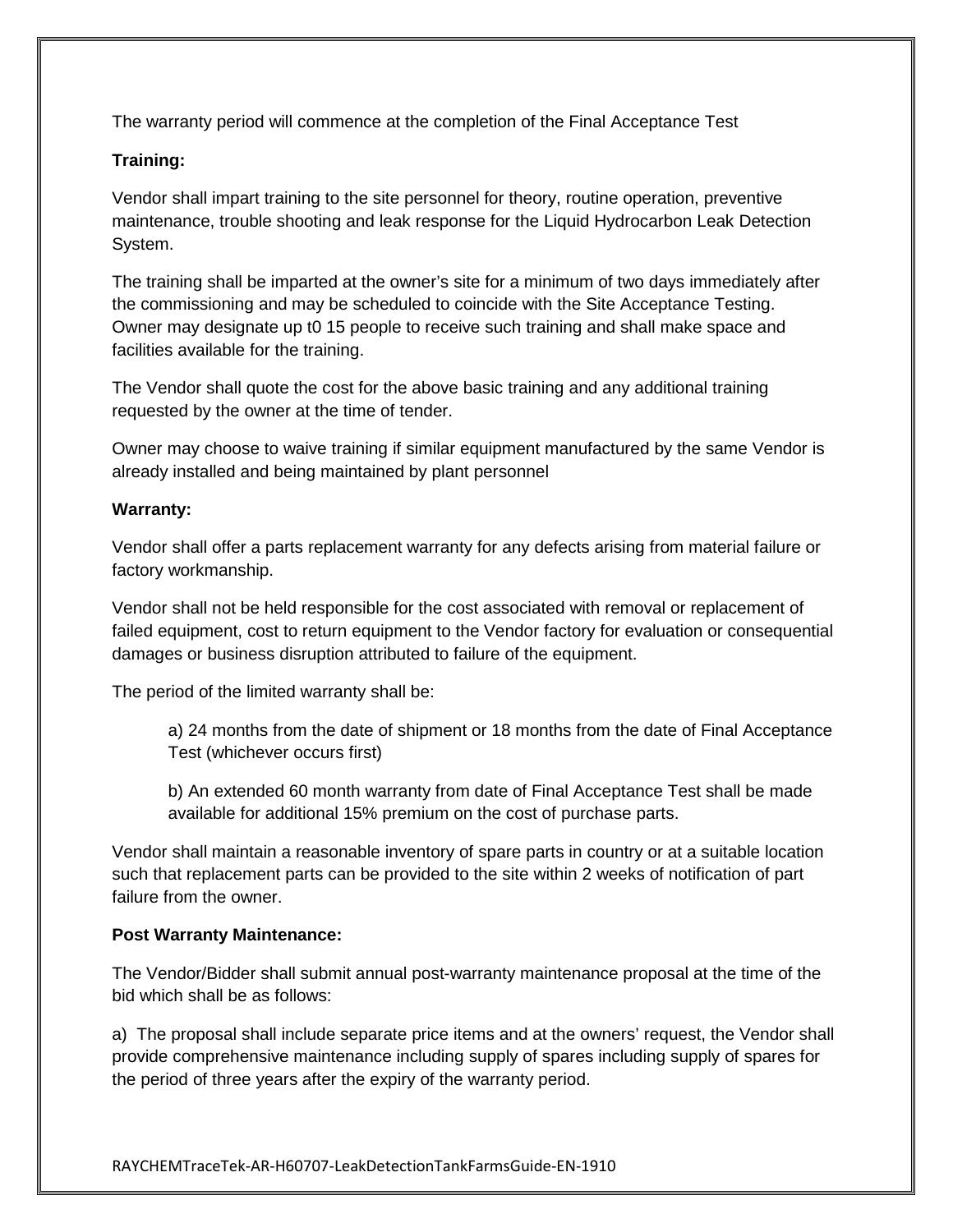b) The travel, boarding, and lodging of service engineer/technician shall be borne by the Vendor (but included in the overall cost of the maintenance proposal).

c) The Vendor shall provide their own tools and equipment necessary for maintenance of the system

d) The proposal shall include cost and provision for:

Preventive Maintenance on an annual basis including verification of end-to-end alarm performance via a naphtha wet test for sensor probes and a "pinch" test for sensor cables on a representative random sample of alarm circuit

Emergency Maintenance in the event of malfunction of the system shall provide for an experienced service engineer to be available at the site within one week of the receipt of such request from the owner.

e) Note that detection of a leak, and a response there to does not constitute a need for either Preventive Maintenance or Emergency Maintenance although the owner and Vendor may negotiate a charge for Vendor support to assist the site in restoring the Liquid Hydrocarbon Leak Detection System to full operation after a leak incident has occurred.

## **Delivery, Storage, Safety and Handling:**

All components of the Liquid Hydrocarbon Leak Detection System shall be shipped to the jobsite in original manufacturers shipping containers. The storage, safety and handling of system components shall be conducted in accordance with the Vendor's instructions. The owner shall be responsible for loss or damage to goods if the goods are stored in owner supplied facilities. Special terms must be negotiated at the time of tender if the owner wishes to Vendor to maintain and be accountable for materials after they are made available to the owner but are to be held on site pending installation.

|   | <b>Principle of Operation</b> | To detect hydrocarbon liquids floating on water, spreading<br>on flat surface, dripping from an above ground pipe or<br>spreading in the sub-face backfill alongside a buried pipe,<br>valve or fitting or beneath a storage tank                                                                                                                                 |
|---|-------------------------------|-------------------------------------------------------------------------------------------------------------------------------------------------------------------------------------------------------------------------------------------------------------------------------------------------------------------------------------------------------------------|
| 2 | <b>System Configuration</b>   | Detection system shall be comprised of field sensors<br>directly connected to Senor Interface Modules which in<br>turn are connected to a control room master alarm panel<br>via direct connections or via wireless rf or fiber optic<br>cabling.                                                                                                                 |
|   |                               | The system shall be used for early detection of leaking<br>hydrocarbons for monitoring purposes (on/off action) and<br>to provide audio-visual signal for operator's alert. The<br>system shall have the following features:<br>• Sensor Interface Modules shall be as a minimum<br>able to monitor 4 fuel detection probes or up to 1<br>km of fuel sensor cable |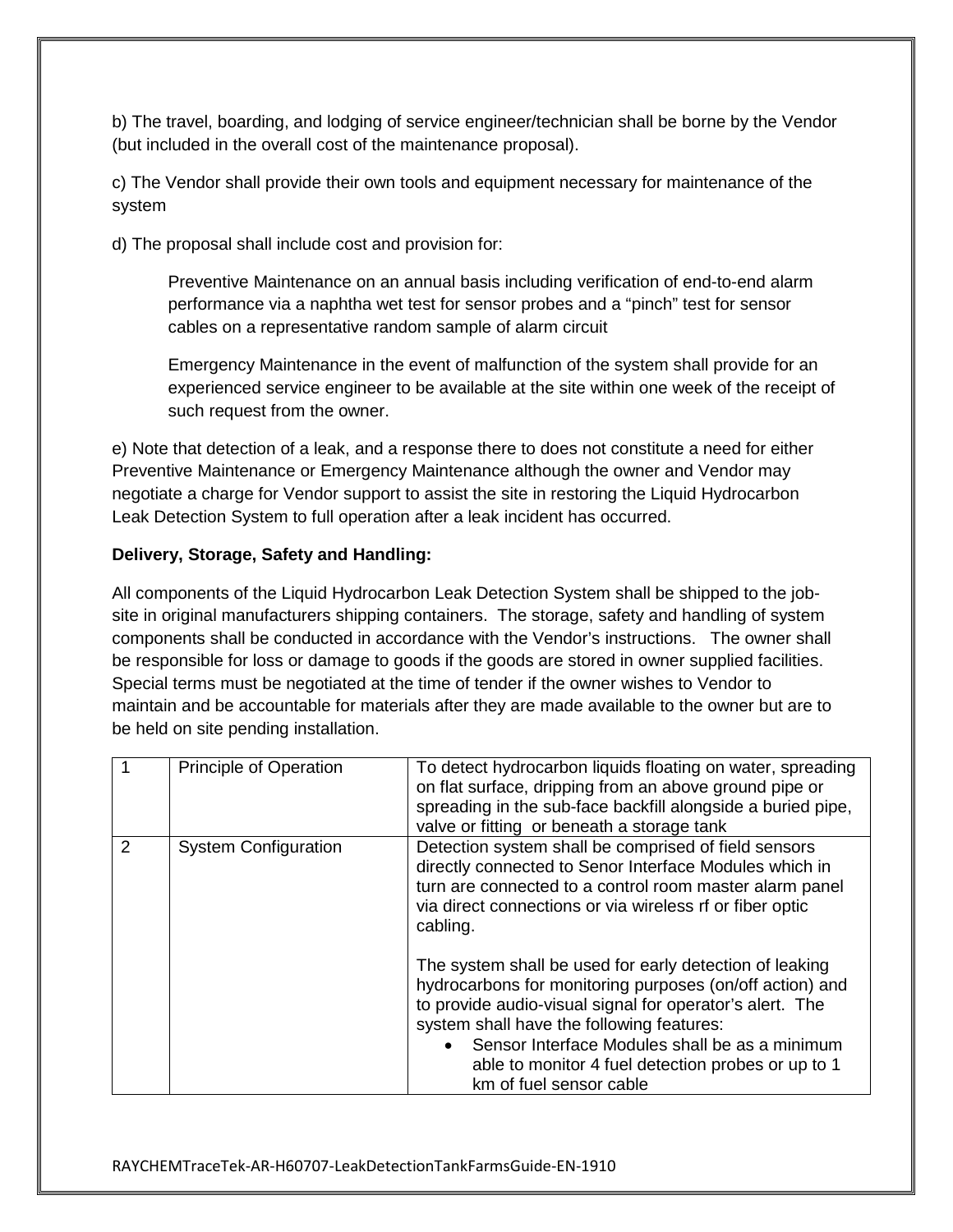|                |                                        | The control room panel shall have the capability to<br>monitor up to 128 Sensor Interface Modules (512<br>probes or up to 128 km of sensor cable)<br>The control room panels (touch screen version)<br>shall have the capability to monitor up to 250<br>Sensor Interface Modules (1000 probes or 250 km<br>of sensor cable<br>The control room panels shall have RS232/RS485<br>Modbus RTU connectivity to DCS/PLC/PC based<br>monitoring system<br>Touch Screen version shall allow for email alarm<br>notification and remote viewing via VNC<br>All necessary safety barriers shall be included to<br>ensure intrinsic safe operation of the probes and<br>sensor cable in hazardous areas but the control<br>instruments shall generally be located in a<br>safe/ordinary area |
|----------------|----------------------------------------|-------------------------------------------------------------------------------------------------------------------------------------------------------------------------------------------------------------------------------------------------------------------------------------------------------------------------------------------------------------------------------------------------------------------------------------------------------------------------------------------------------------------------------------------------------------------------------------------------------------------------------------------------------------------------------------------------------------------------------------------------------------------------------------|
| 3              | <b>Field Sensor</b>                    | Shall be based on change in resistance of a carbon<br>enriched polymer                                                                                                                                                                                                                                                                                                                                                                                                                                                                                                                                                                                                                                                                                                              |
|                |                                        | Probe type shall have a minimum 100 mm of<br>exposed sensor surface encased in a<br>polypropylene tube with anti-static additive.                                                                                                                                                                                                                                                                                                                                                                                                                                                                                                                                                                                                                                                   |
|                |                                        | Cable type shall have up to 1 km of fuel sensitive<br>surface at which any point along the length of cable<br>shall be capable of detecting liquid hydrocarbons                                                                                                                                                                                                                                                                                                                                                                                                                                                                                                                                                                                                                     |
|                |                                        | All associated connections, cabling, and fittings<br>shall be fuel resistant.-                                                                                                                                                                                                                                                                                                                                                                                                                                                                                                                                                                                                                                                                                                      |
| $\overline{4}$ | Response time of probe type<br>sensors | Shall be 5 seconds or less for naphtha, gasoline, jet fuel<br>and diesel. Longer times are acceptable for crude oil and<br>heavy fuel oils                                                                                                                                                                                                                                                                                                                                                                                                                                                                                                                                                                                                                                          |
| 4 а            | Response time for cable<br>type sensor | Shall vary depending on volatility of spilled hydrocarbons<br>and ambient temperature                                                                                                                                                                                                                                                                                                                                                                                                                                                                                                                                                                                                                                                                                               |
| 5              | Sensor Life                            | 3 to 5 years of continuous outdoor operation                                                                                                                                                                                                                                                                                                                                                                                                                                                                                                                                                                                                                                                                                                                                        |
| $\overline{6}$ | Sensor checking - probe                | Will generate immediate alarm when tip of sensor is                                                                                                                                                                                                                                                                                                                                                                                                                                                                                                                                                                                                                                                                                                                                 |
|                | type                                   | immersed in naphtha. Alarm condition will reset in the air<br>within 4 hours                                                                                                                                                                                                                                                                                                                                                                                                                                                                                                                                                                                                                                                                                                        |
| 6a             | Sensor checking -cable type            | End to end system alarm and leak locating function to be<br>generated by bending the sensor cable over a short radius<br>and holding in position for 30 seconds. Alarm conditions<br>to return to normal when cable is returned to unbent<br>conditions                                                                                                                                                                                                                                                                                                                                                                                                                                                                                                                             |
| 7              | <b>Master Control</b>                  | Able to detect condition of any probes or cable type<br>$\bullet$<br>sensor and provide audio-visual annunciation of<br>leak detection, leak location and any condition<br>requiring maintenance attention<br>It shall have the following minimum features:                                                                                                                                                                                                                                                                                                                                                                                                                                                                                                                         |

RAYCHEMTraceTek-AR-H60707-LeakDetectionTankFarmsGuide-EN-1910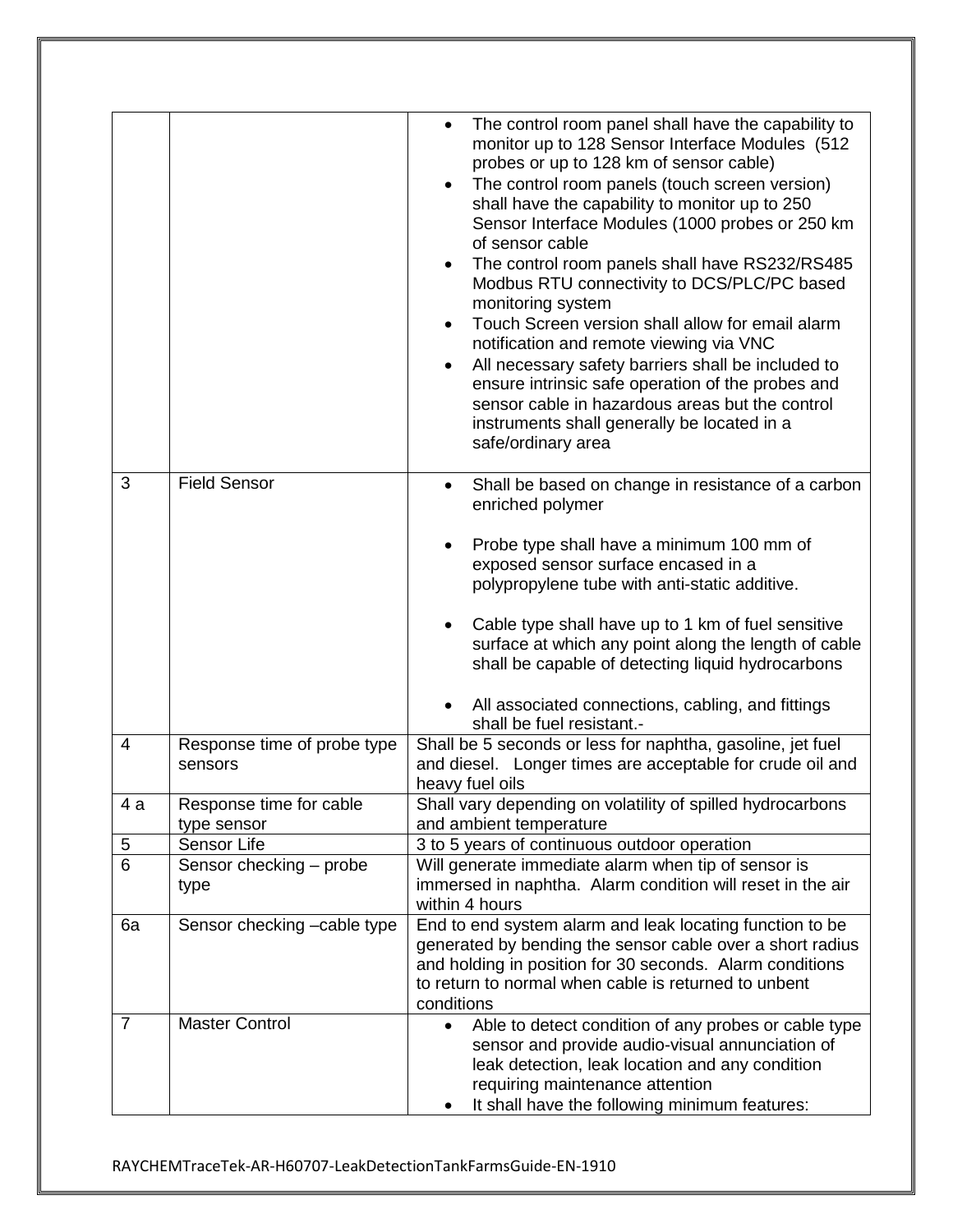|        |                        | Capable of monitoring up to 512 probes (1000 for<br>touch screen version<br>Capable of monitoring up to 128 km od sensor<br>cable (250 km for touch screen version)<br>Fully microprocessor based system having 4 x 20<br>character LCD display panel or 12" full color touch<br>screen (Touch Screen version only)<br>Dedicated LED status lights on non-touchscreen<br>$\bullet$<br>version for LEAK, TROUBLE or SERVICE<br><b>NEEDED</b><br>Event logging for last 2048 events (non-touch<br>screen) or 5000 events (touch screen version)<br>Continuous self- test for system faults or<br>$\bullet$<br>communication failures<br>Serial data port (RS232 or RS485) for Modbus<br>$\bullet$<br>RTU uplink to host DCS/PLC or PC based control<br>system<br>RS-485 serial port for communication with Sensor<br>Interface Modules in local or remote panels<br>Relay contacts with (DPDT 5A at 230 VAC or 24<br>VDC) for LEAK, TROUBLE or SERVICE NEEDED<br>in non-touch screen version<br>User programmable relays in expandable modules<br>of 8 or 32 relays for touch screen version<br>All power supplies, safety barriers, firmware as<br>needed for alarm functions and communications<br>and alarm/ status and leak location display |
|--------|------------------------|------------------------------------------------------------------------------------------------------------------------------------------------------------------------------------------------------------------------------------------------------------------------------------------------------------------------------------------------------------------------------------------------------------------------------------------------------------------------------------------------------------------------------------------------------------------------------------------------------------------------------------------------------------------------------------------------------------------------------------------------------------------------------------------------------------------------------------------------------------------------------------------------------------------------------------------------------------------------------------------------------------------------------------------------------------------------------------------------------------------------------------------------------------------------------------------------------------------------------------------------|
|        |                        |                                                                                                                                                                                                                                                                                                                                                                                                                                                                                                                                                                                                                                                                                                                                                                                                                                                                                                                                                                                                                                                                                                                                                                                                                                                |
|        |                        |                                                                                                                                                                                                                                                                                                                                                                                                                                                                                                                                                                                                                                                                                                                                                                                                                                                                                                                                                                                                                                                                                                                                                                                                                                                |
| 8<br>9 | Cables<br>Power Supply | No changes needed<br>Control Room Panels shall be operable at 120/230 Vac<br>50/60 Hz. Power for control room shall be at one point<br>per panel<br>Field panels shall operate at 12VDC, 24 VDC or 24 VAC<br>as circumstances warrant.<br>Power shall be distributed from the control room where<br>economically feasible but may be supplied from field<br>power connections if available.<br>Solar power option for field panels shall be available for<br>remote sites.<br>Power distribution networks shall be designed in such a<br>way that single point failure shall not case tripping of the<br>total system. Each distribution pint shall be provided with<br>a separate MCB of power rating suitable for isolation of the<br>sub-system                                                                                                                                                                                                                                                                                                                                                                                                                                                                                             |